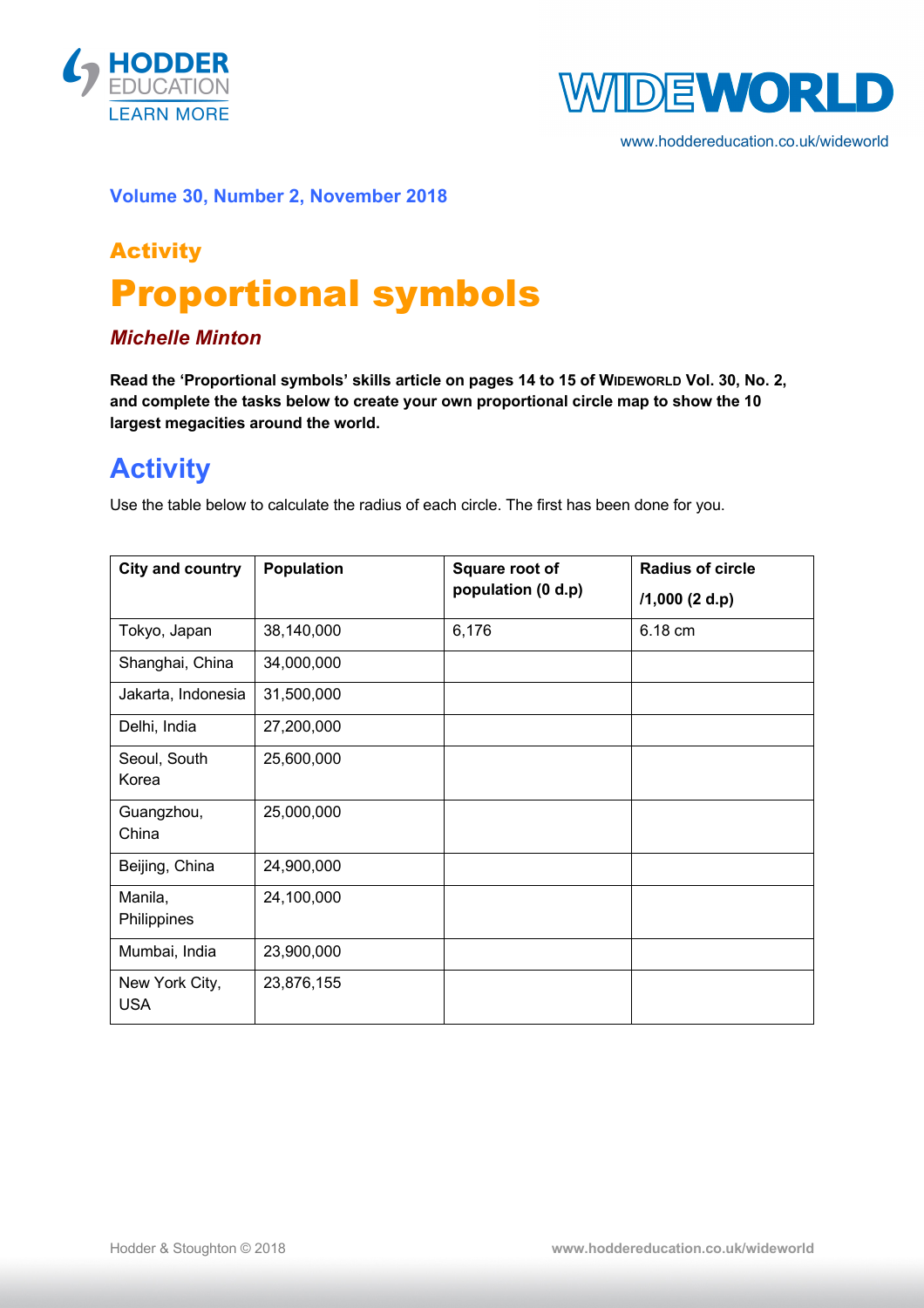



www.hoddereducation.co.uk/wideworld

# **Tasks**

- 1 Go online and search for an outline map of the world. Print a suitable map and locate each megacity on the outline map.
- 2 Set a compass to your first radius value (6.18 cm for Tokyo).
- 3 Place the point of the compass on Tokyo and using a sharp pencil draw a circle.
- 4 Repeat this for each megacity using the radius values.
- 5 You could create a key by categorising the size of megacities (e.g. 35,000,000–40,000,000; 30,000,000–34,999,999 and so on) and prescribing a colour to each category. Use these colours to shade in each of your proportional circles.
- 6 Ensure you have a title to your map and all places have capital letters.

## **Exam questions**

- 1 Describe the distribution of megacities around the world. (3 marks)
- 2 Suggest one advantage and one disadvantage of this data presentation technique. (2 marks)